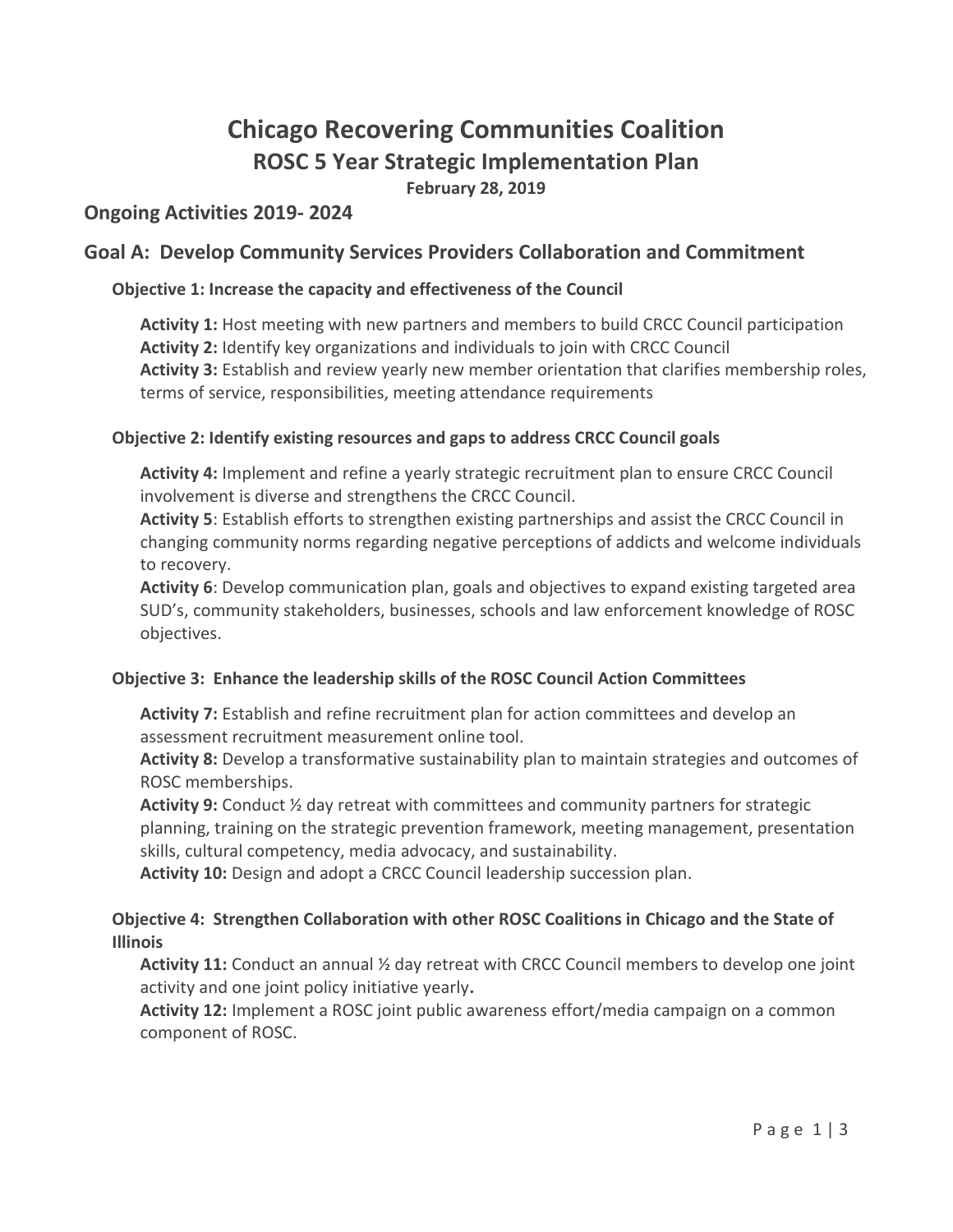## **Goal B: Increase the Awareness of the CRCC Council: Its Mission and Purpose**

**Objective 5: Track the number of: assessments, website reviews, webinar participants, pre and post surveys, presentations, monthly CRCC Council updates completed, and participants in key CRCC Council meetings**

**Activity 13:** Conduct community outreach to increase visibility of CRCC Council and awareness of problem.

**Activity 14:** Create shared CRCC ROSC Council Facebook page and develop forms to include information from all council recovery services.

**Activity 15:** Provide intense presentation skills training to committee members on role of providers involved in the ROSC.

**Activity 16:** Committee members provide presentations to organizations and partners in their service, business, school and other community stakeholders areas.

**Activity 17:** Develop and post webinar email on ROSC education for committee members and general public.

**Activity 18:** Deliver a monthly CRCC Westside Council update to council representatives, action team members, and their organization's leadership team via email.

**Activity 19:** Host bi-annual ROSC Summit for CRCC Westside Council Meetings throughout the community to increase engagement.

## **Goal C: Increase Credibility of CRCC Council**

#### **Objective 6: Increase education and understanding of the importance of ROSC Council Membership**

**Activity 20:** Data workgroup will conduct a community presentation to increase knowledge of committee members about Recovery Oriented Systems of Care and the importance of the ROSC Council with a trends presentation will also be developed as an email video.

**Activity 21:** Develop and distribute an Annual Progress Report of the CRCC Westside Council that also depicts data trends at a town hall meeting.

**Activity 22:** Host volunteer training for all Council members/volunteers addressing Recovery Oriented Systems of Care.

**Activity 23:** Conduct focus group with diverse individuals in recovery to determine effective messages for recovery and engagement methods.

**Activity 24:** Conduct recovery directed communication campaign using social media and business incentives.

**Activity 25:** Conduct and engage Austin Community Business and Community Organizations Network in activities that increase ROSC visibility through education, prevention, and recovery marketing.